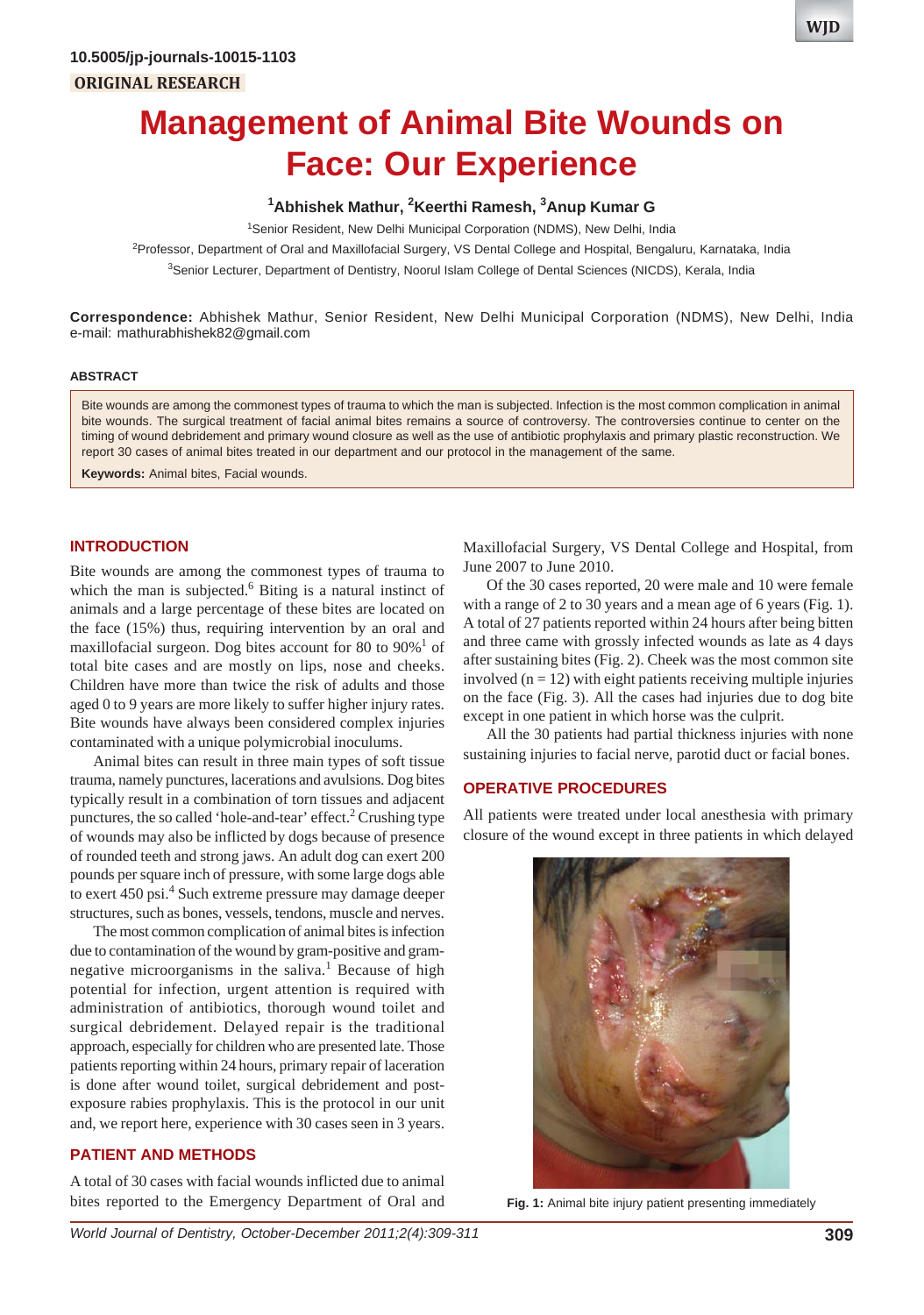

**Fig. 2:** Another young patient with dog bite injury



**Fig. 3:** Multiple facial bite injuries



**Fig. 4:** Closure of the bite injuries

repair was done (Fig. 4). All patients initially had a thorough wound toilet with saline and surgical debridement of necrotic margins. Human rabies immune globulin (HRIG) was infiltrated into and around the wound as postexposure prophylaxis for rapid passive immune presentation. Dosage given of HRIG was 20 IU/kg body weight. All the patients were then given postexposure rabies vaccination on 0, 3, 7 and 14 days of exposure.

All the patients received oral antibiotic prophylaxis with augmentin plus metronidazole. In all the cases antibiotic prophylaxis was continued for 7 days.

## **RESULTS**

Three of the 30 patients had infection with necrosis of wound margins in early postoperative phase which was treated with debridement and closure. In the follow-up period, one patient had hypertrophic scar which was treated with corticosteroid injections.

## **DISCUSSION**

The surgical treatment of facial animal bites remains a source of controversy. The controversies continue to center on the timing of wound debridement and primary wound closure as well as the use of antibiotic prophylaxis and primary plastic reconstruction. The recommendations for wound closure vary from spontaneous healing to primary suturing with maximal tissue preservation.<sup>3</sup> Different opinions can also be found in the literature regarding the prophylactic use of antibiotics.

It is important to avoid infection and to achieve an esthetically pleasing result in the case of animal bite patients. We recommend use of antibiotics in all our patients because none of the animal bite wounds or injuries can be considered either simple or clean. There has been up to 64 different species of bacteria isolated from the oral flora of dogs and several other human pathogens.<sup>4</sup> Infections due to animal bites can be considered polymicrobial and no single species can be held accountable in the majority of the cases.<sup>5</sup> The most commonly isolated aerobic bacteria from infected dog bites are alpha and beta hemolytic *Streptococcus* (24 to 46%), *Staphylococcus aureus* and *Staphylococcus epidermidis*, *Pasteurella multocida*, *E. coli*, *Pseudomonas* and *Moraxella* species. The most common anaerobic bacteria isolated are *Bacteroides*, *Prevotella* and *Fusobacterium species* (13 to 76%).4 Augmentin and metro $nidazole<sup>7</sup>$  are used in our department because of its activity against many of these and were given orally.

According to us, primary wound closure is the treatment of choice for all uninfected facial bite lacerations seen within 24 hours because this obtains the most favorable esthetic result. Subcutaneous sutures should be used sparingly. Deep puncture wounds should be left open. For patients presented to us after 'golden 24-hour period', we preferred delayed closure after 4 to 5 days. During this time, the wound was left open with moist dressings. In all the cases antirabies prophylaxis was given.

However, the most effective means to reduce wound infection in animal wound infection is by aggressive wound debridement at the time of surgical repair which is often neglected. Manual irrigation with a 19-gauge catheter on a 30 to 60 ml syringe delivers a pressure range between 5 and 8 psi, considered optimal for appropriate decontamination.<sup>2</sup> Normal